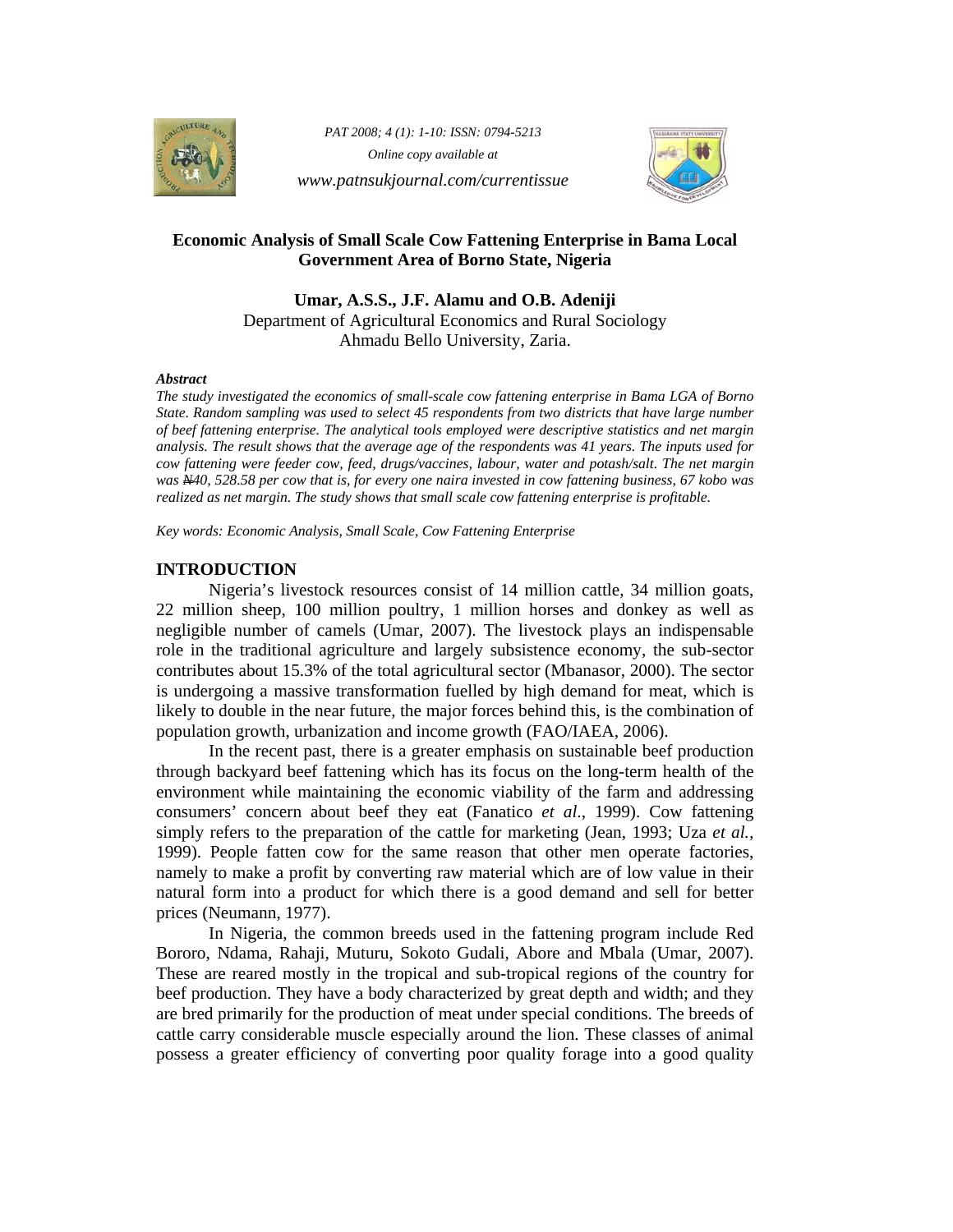protein (meat). The height of the animal has been found to be a useful indicator of animal performance in the feedlot. Taller animals generally grow more quickly and lay down less fat than shorter ones (McKiernan *et al*., 1998).

 Beef cattle trade provides the largest livestock market in the country. Millions of Nigerians made their livelihood from the beef enterprises as producer, marketers and transporters. Others, as processors of beef products, feed millers, veterinary services, and, in agricultural machineries. It also generates a lot of revenue to the government through various forms of taxations.

 Inspite of all the contributions, the livestock sub-sector is a relatively neglected part of agriculture with its supporting services collapsing well ahead of others (Oni, 2006). Though Nigeria plays a vital role in the livestock economy of Africa, her livestock production is not enough to meet the domestic consumption requirement. The total supply of livestock products fall short of the overall demand. In some cases, the domestic production and noted importations are together still not enough to meet more than 60% of the actual demand (Mbanasor, 2000).

 Oni (2006) reported that the economic viability of cow fattening enterprises is not in doubt. This is because raw materials needed for the venture can be sourced at ease. Also, the production technology is simple and the man power requirement can be met with family labour. However, there appears to be a major constraint to the improvement of the local beef fattening enterprises and that is finance (Jean, 1993). The most devastating problem confronting the African farmers is accessibility to capital. According to Onocheyo (1999), the greatest need for present day farmers in Nigeria is capital for modernizations and expanding their operations. The small farmer with his small land, lack of collateral has made it almost impossible for him to be able to access credit. Also, there are no documented studies in Borno State to show the profitability of beef fattening. This study is an attempt to investigate the profitability of cow fattening enterprise in the study area.

The objectives of the study are to: identify the socio-economic characteristics of small scale cow fattening; determine the average weight and cost of cows before and after fattening; compare the inputs and outputs of cow fattening venture and determine the profitability of cow fattening enterprise.

## **METHODOLOGY**

# **Study Area**

 Bama Local Government Area is the largest Local Government in Borno State following Maiduguri metropolitan and Jere Local Government Area. It is located between latitudes  $11^0 15^1$  and  $11^0 50^1$  and between longitudes  $13^0 24^1$  E and  $14^{\circ}$  41'E. It covers an area of about 6,176 km<sup>2</sup> (Ehiemere, 2003). It has a total population of about 269,986 people (NPC, 2006).

 The climatic condition is semi-arid type characterized by long dry season and short raining season. The dry season lasts from October to June, while the rainy season last from July to September with a mean annual rainfall of 650 mm/annum.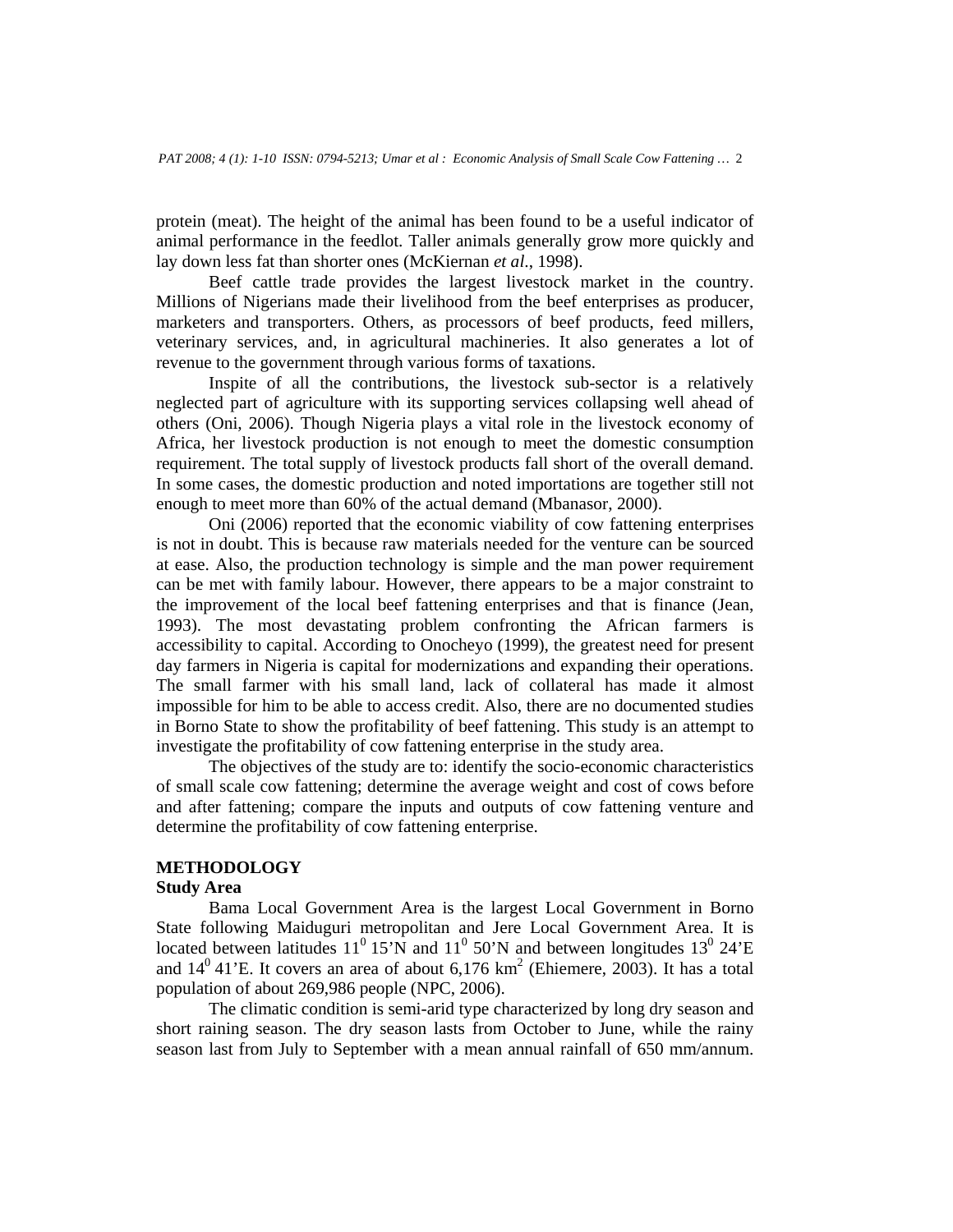The temperature is high for the greater part of the year within the range of  $24^0$ -  $34^0$ C. Relative humidity is as low as 49% and evaporation is 203mm per annum (Ehiemere, 2003).

 The vegetation of the area is Sahel and Sudan savannah. The main occupation of the people is farming, both crop and animal enterprises including cattle fattening. The dominant crops that are cultivated include maize, millet, sorghum, rice, groundnut and cowpea.

# **Sampling Procedure**

 Random sampling technique was used to select 45 respondents from two districts that have a relatively large number of beef fattening enterprise. The list was collected from Local Union and the Nigerian Agricultural Cooperative and Rural Development Bank. Only farmers who have been engaged in beef fattening for more than three years were considered and only those who fattened between 1 and 8 cows at a time were regarded as small scale. The total number was 450 which formed the sampling frame. From this population, random sampling was used to select 10%, which came to 45 farmers.

## **Data Collection Method**

 Primary data were collected for this study. Interview method of data collection was used. The information gathered include those on socio-economic variables of the sampled fatteners, cost of inputs used in beef fattening, cost of cattle before and after fattening, weight of cattle before and after fattening, values of feed, drug and labour. Other costs include cost of water, feeders, drinkers, rake, wheel barrow, buckets and other financial parameters like rent on land were calculated. Weight band tape was used to measure the live-weight of the animals before and after fattening. Weight band tape is a measuring instrument that is designed to take a live weight of live animal, particularly cattle, pigs, sheep and goats.

 In other to eliminate market price imperfection, the weight of the cattle before fattening was used to divide the price of the cattle. The average weight was 292.35kg while the price was  $\frac{N}{40}$ , 000.00. This was done to get the price of a kilogram. This gave us  $\frac{N}{36.82}{\text{kg}}$ . Similarly, the average weight of cattle after fattening was 688.12kg. To get the price of the cattle after fattening we multiply the weight by the price/kg and this gave us  $\frac{N}{94}$ , 148.58.

 The following analytical techniques were used to achieve the objectives of the study. Descriptive statistics such as measures of central tendency like mean, percentages and frequency for objectives 1, 2 and 3, while Net Margin analysis was used to achieve objective 4. Net income is a useful tool in determining the profitability of a firm enterprise when the fixed cost can be calculated. For this study fixed items were depreciated at 20% per year, using straight line depreciation method.

 The Net Income (NI) of an enterprise is given as follows: NI = TI-TVC-D------------------------------------------------(1) Where  $TI = Total Income (A/cow)$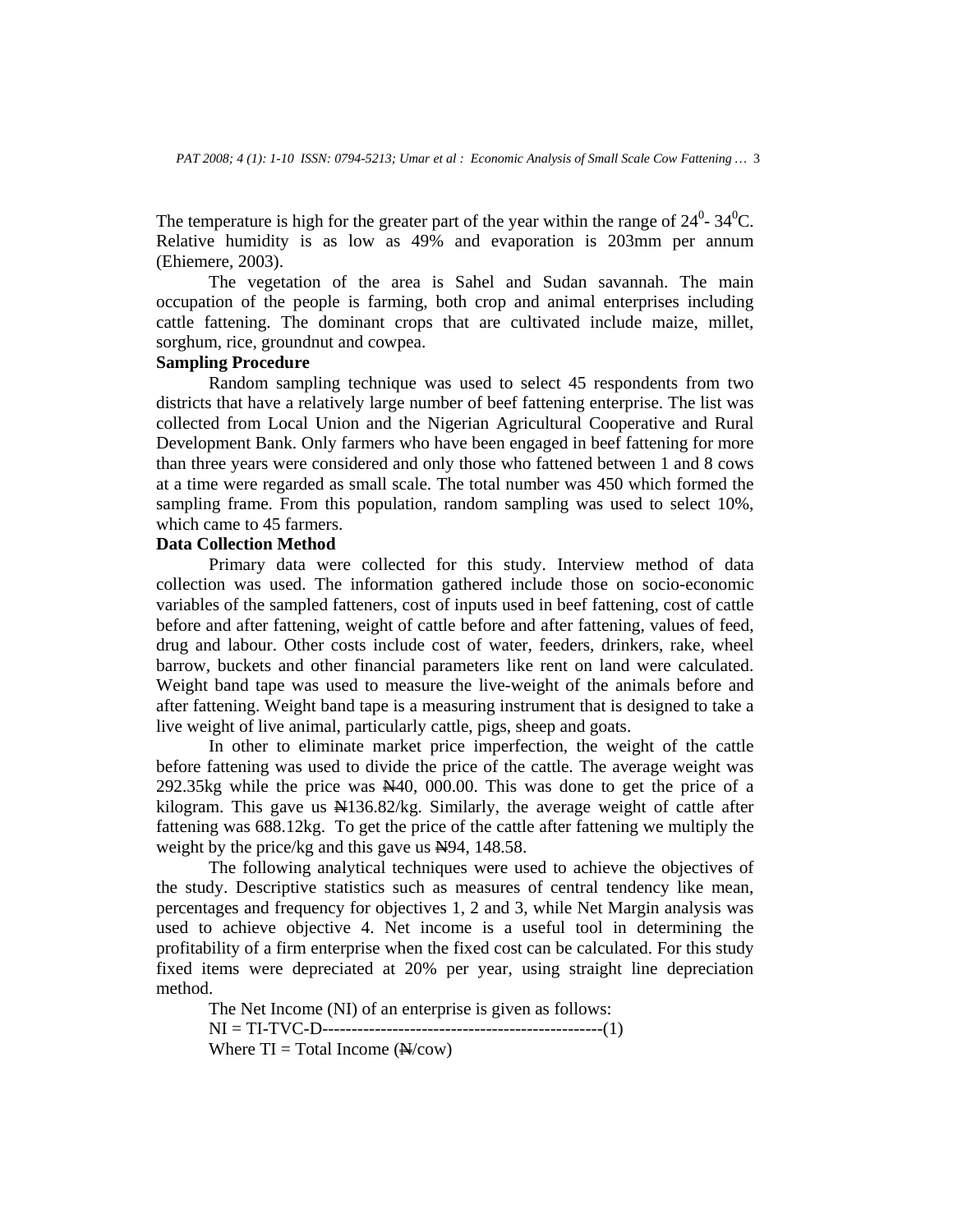$NI = Net Income (N / cow)$ TVC= Total Variable Cost  $(\frac{N}{N})$  (cow)  $D = Depreciation (N / cov)$ 

In computing the total income per head of cow fattened, the following formula by Cevger *et al.,* (2003) was used:

 TI = Wb x (PS-Pp) + Ps x (We-Wb)-D ……………………………. (2) Where; TI and D = as defined in ……………… (1)

 $Wb$  = Average live weight (LW) of a cow at the beginning of fattening in kg  $We = Average (LW)$  of a cow at the end of fattening  $(kg)$ 

 $Pp = A$ verage purchase price paid for 1 kg LW of cow to be fatten in  $\frac{A}{A}$ .

 $Ps=$  Average sales price of 1kg LW of cow at the end of fattening in  $\mathbb{H}$ 

# **RESULTS AND DISCUSSION**

## **Socio-Economic Characteristics of Beef Fatteners**

 The socio-economic characteristics considered were age, educational qualification, years of experience, duration of fattening by respondents, types of cow preferred for fattening and number of animal fattened by the respondents at a time.

 Table 1, shows that 77% of the respondent fatteners were between the ages of 31 and 50 years. The average age of the respondents was 41 years. About 47% of the respondents had Quranic education, while 24% had up to tertiary education. This shows that literate people are going into the fattening business. About 27% of the respondent fatteners had been in the business for over 21 years while 20% have been in the business for between one to five years

Respondent fatteners were asked about the duration of fattening, about 62% said the duration is between 2 to 3 months, while 24% of them said they took 4-5 months to fatten their cows. Questioned further on the number of animals they fattened at a time, 33.3% said that they fatten 2 to 4 cows at a time, 46.7% of them said they fatten 5 to 6 cows at a time. The average number of cows they fatten at a time was 5 cows.

### **Determination of Average Weight and Cost before Fattening**

 The average weights and costs presented in Table 2 were arrived at by adding up the weight of the 225 cattle studied and dividing the total by 225 to get the average weight and cost of one cow. Table 2 shows the average weight and cost before fattening.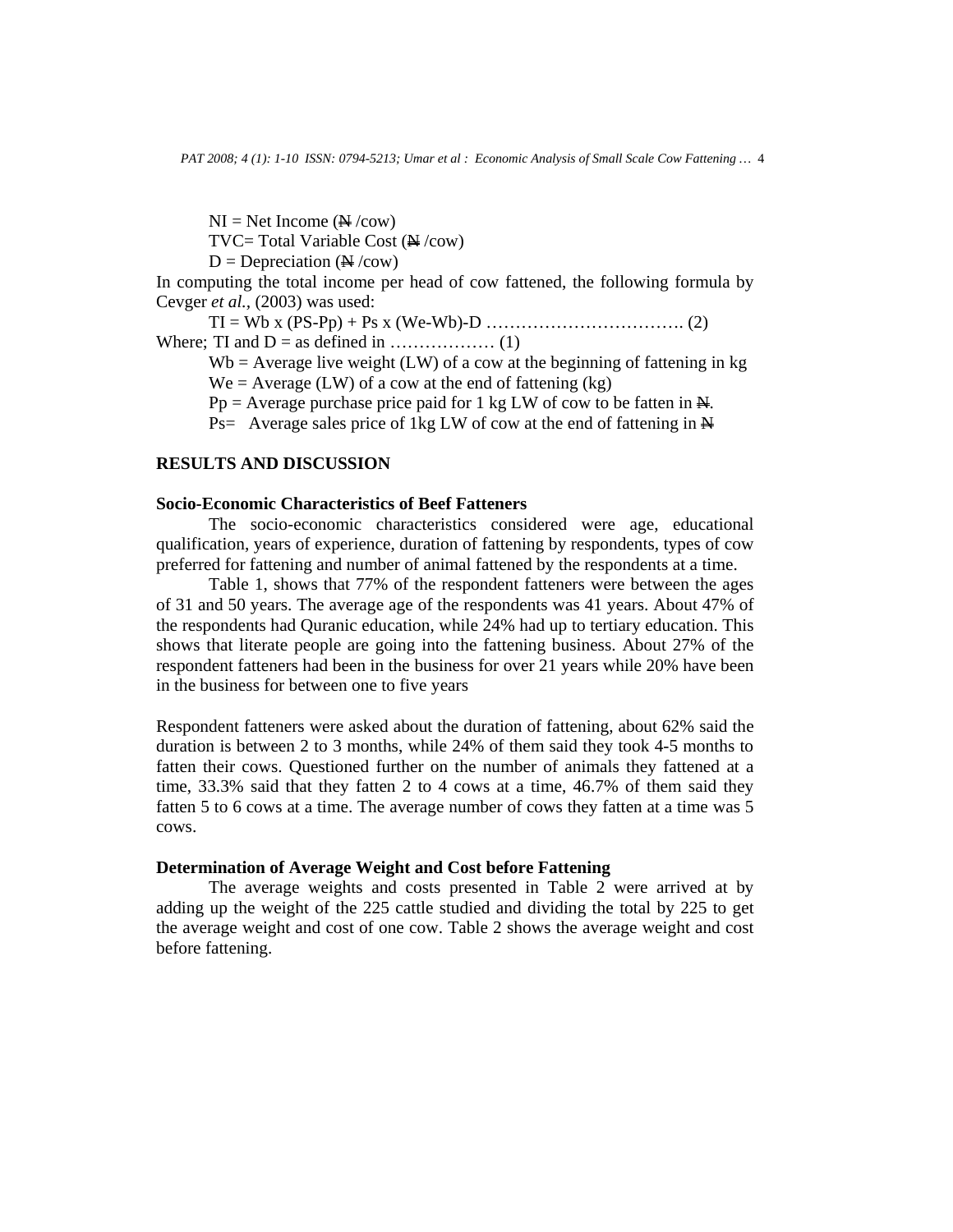|                                  |                | Respondent cattle fatteners |  |
|----------------------------------|----------------|-----------------------------|--|
| Items                            | Frequency      | Percentage                  |  |
| Age in years                     |                |                             |  |
| $21 - 30$                        | $\mathbf{2}$   | 4.4                         |  |
| $31 - 40$                        | 18             | 40.0                        |  |
| $41 - 50$                        | 17             | 37.8                        |  |
| $51 - 60$                        | 6              | 13.3                        |  |
| 61 and above                     | $\overline{2}$ | 4.0                         |  |
| <b>Educational status</b>        |                |                             |  |
| No formal education              | $\mathbf{1}$   | 2.2                         |  |
| Quranic education                | 21             | 46.7                        |  |
| Primary education                | 7              | 15.7                        |  |
| Secondary education              | 5              | 11.1                        |  |
| Tertiary education               | 11             | 24.4                        |  |
| <b>Years of experience</b>       |                |                             |  |
| $1 - 5$                          | 9              | 20.0                        |  |
| $6 - 10$                         | 5              | 11.1                        |  |
| 16-20                            | 8              | 17.8                        |  |
| 21 and above                     | 12             | 26.7                        |  |
| <b>Duration of fattening</b>     |                |                             |  |
| 2-3 months                       | 28             | 62.2                        |  |
| 4-5 months                       | 11             | 24.4                        |  |
| 6-7 months                       | $\overline{4}$ | 8.9                         |  |
| Over 7 months                    | $\overline{2}$ | 4.4                         |  |
| <b>Number of animal fattened</b> |                |                             |  |
| $2 - 4$                          | 15             | 33.3                        |  |
| $5 - 6$                          | 21             | 46.7                        |  |
| $7 - 8$                          | 9              | 20.0                        |  |
| Total                            | 45             | 100.0                       |  |

# **Table 1 Socio-economic characteristics of respondents**

Source: Field Survey data, 2006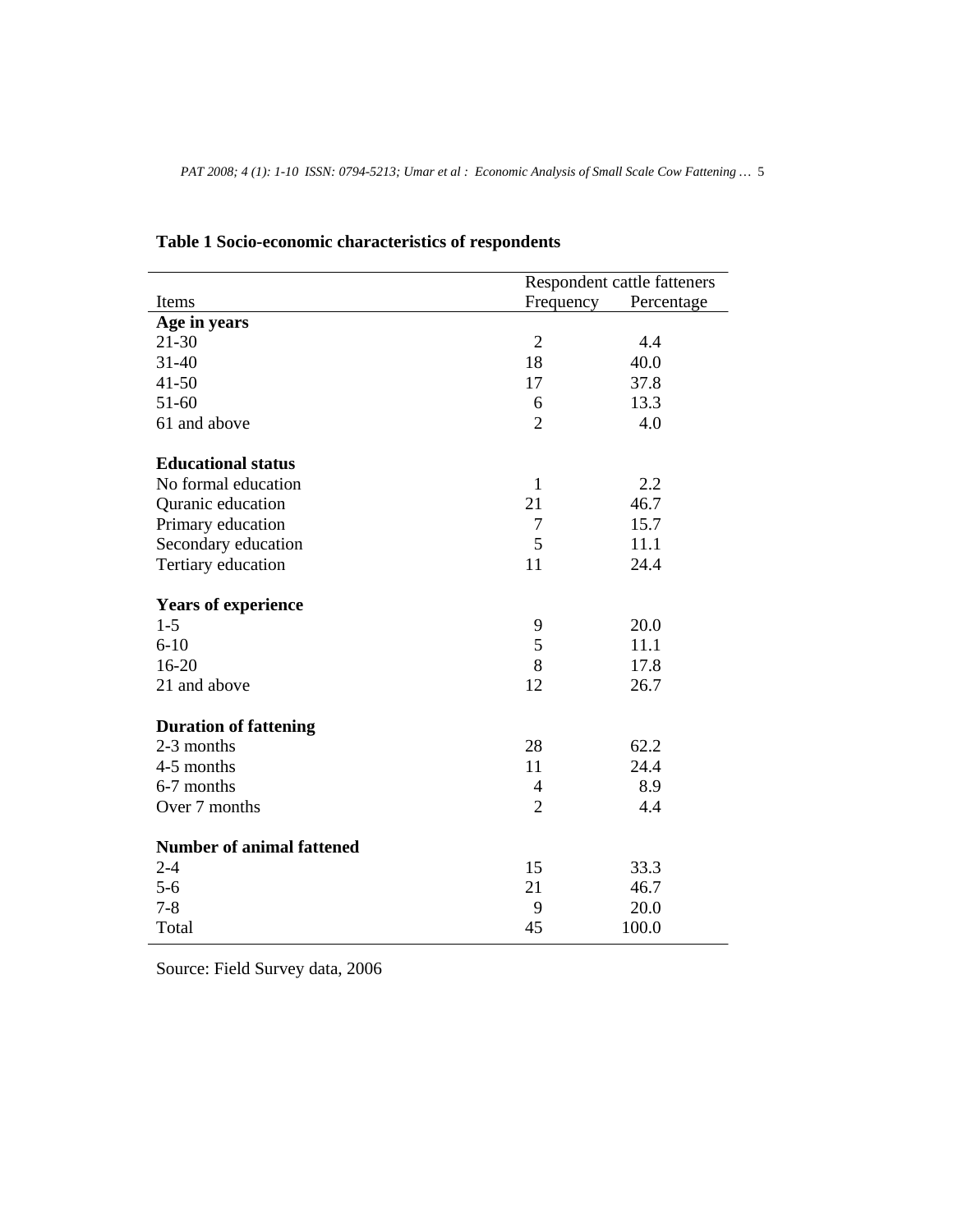| Detail  | Weight in kg | Cost in Naira |  |
|---------|--------------|---------------|--|
| Minimum | 250          | 25,000.00     |  |
| Maximum | 500          | 60,000.00     |  |
| Average | 292.3        | 40,000.00     |  |

# **Table 2. Minimum, Maximum and Average Weight and Cost of Cows before fattening**

Source: Field Survey data, 2006

Table 2 shows that the minimum weight of a cow before fattening was 250kg, while the value was  $\frac{1}{2}$ , 000.00. This implies that one kilogram of meat was  $\frac{1}{2}$ 136.80. On the other hand, the maximum weight of a cow before fattening was 500kg, while the value was  $\frac{N}{60}$ , 000.00. The average weight of cattle before fattening was 292.3kg, while the average cost was N40, 000.00. The minimum, maximum and average weight of cattle after fattening is presented in Table 3. It was discovered that before this study, fatteners do not weigh the cows before and after fattening

# **Table 3. Minimum, Maximum and Average Weight and Cost of cattle after fattening**

| Detail  | Weight | Value in Naira |
|---------|--------|----------------|
| Minimum | 500    | 60,000.00      |
| Maximum | 750    | 150,000.00     |
| Average | 688.12 | 94,148.00      |

Source: Field Survey data, 2006

Table 3 reveals that minimum weight of cattle after fattening was 500kg, while the value was  $\frac{N}{60}$ , 000.00. Similarly, the maximum weight of cattle after fattening was 750kg, while the value was N150, 000.00. The average weight of cattle after fattening was 688.12kg, while the average value was  $\frac{N}{94}$ , 148.00.

## **Inputs Used for Cow Fattening and their Costs**

The inputs used for cattle fattening include:

1 *Feeder cow*: This is the most important input used in the fattening program. It also constituted the greatest cost component. It is the biological machine that converts low quality input (feeds) into high quality product (meat). The study reveals that the average cost of feeder cow weighing about  $292.35$ kg was about  $\frac{1440}{120}$ , 000.00.

2. *Feed*: The component of feed used in fattening include: roughages (millet, sorghum and maize), cowpea stover, groundnut haulm, cotton seed lint and chaff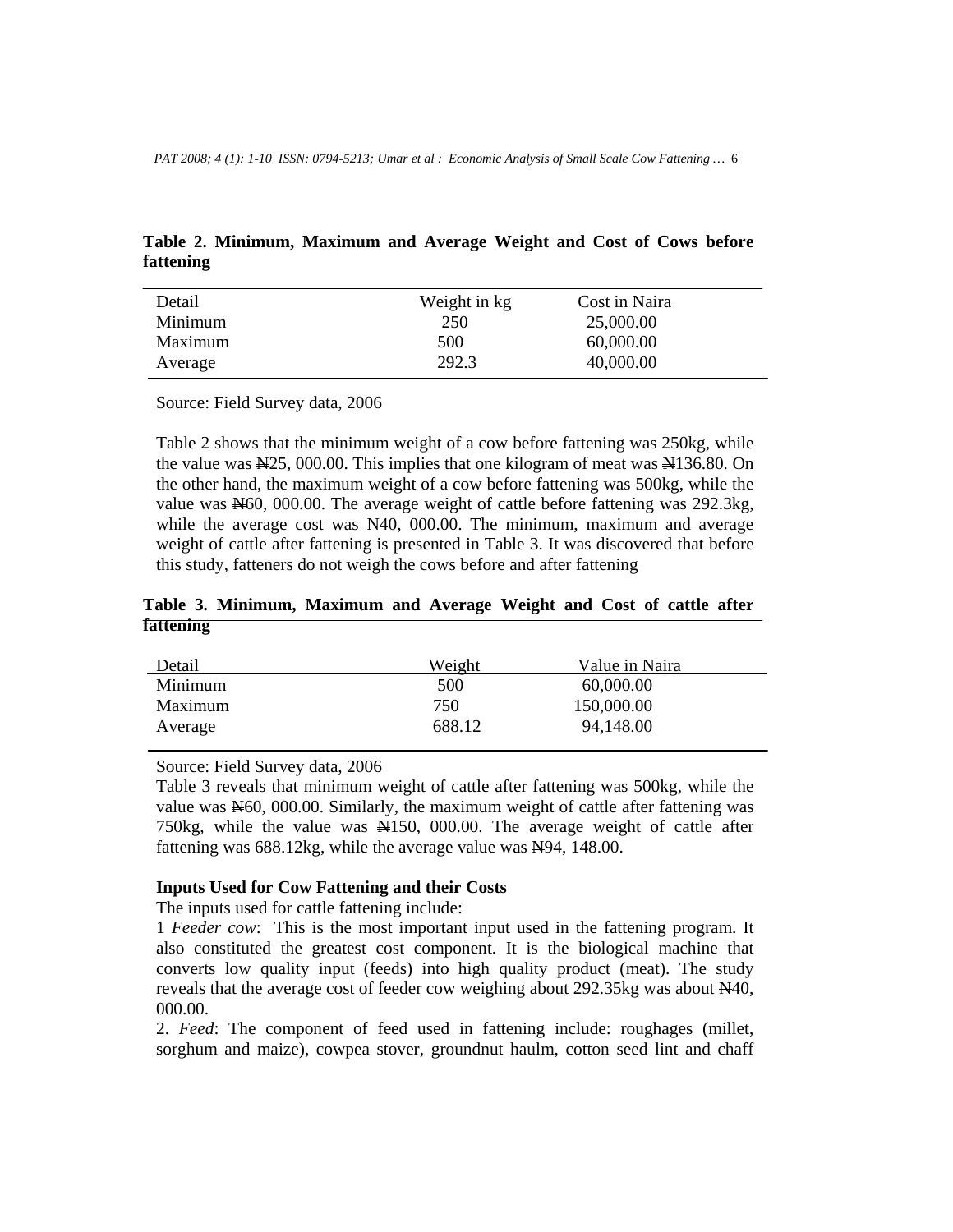(dusa). They were mixed in various proportions and fed to the animals on the basis of two rations per day. At the time of this study the average cost of feed mixture used in cow fattening was N12, 500.00 per cow.

3. *Drugs/vaccines*: This is another important input used for cow fattening. Antibiotics are typically viewed as tool for improving the health status of cattle (Mckinley, and Parish, 2007). The common drugs/medicine that were administered to animals during the fattening program include invermectin injection, teramycin/oxytetramycin L.A. injection, B Complex injection , multivitamin injection, vbarminth tabs and vitamix power. The study reveals that the total cost of drugs and vaccines including veterinary services per cow for an average of three months was  $N2$ , 200.00.

4. *Labour*: The labour used for cow fattening program comprises hired labour, family labour and self-labour. Since farmers fattened an average of five cows per batch, the average weekly cost of labour per head of cow was estimated as N250.00 and the three months is  $\mathbf{N}1600.00$ 

5. *Water*: The study reveals that the daily intake by the animals depends on weather condition. The animals take in more water during the hot season. The result of the study shows that the average daily intake of water by animals was 20 litres, which is sold for  $\text{N20.00}$ . This gives an average consumption of  $\text{N140.00}$  per week and  $\text{N1}$ , 680.00 per head of fattened cow for three months.

6. *Potash/salt*: Farmers usually mix dissolve particles of potash with feedlot to improve its palatability and in order to aid digestion. They also provide calcium to strengthen the bones of the animals. According to El-Naga (2000) hydration tends to increase feed intake. The cost of potash/salt use in fattening is about  $\text{\textsterling}150.00$  per cow.

7. *Equipment*: The equipment used in the enterprise includes: feeders, drinkers, rake, spade wheelbarrow and buckets. These fixed items were depreciated at the rate of 20% per year. Using the straight-line depreciation method, the total average cost of equipment used for fattening was valued at N4990.00 per cow.

### **Net Income**

 The average weight of a cow after fattening was 688.12kg and the average price was  $\frac{N94}{148.58}$ . The sale of manure was  $\frac{N7}{1000.00}$ . Therefore, the total revenue from fattened cow was  $\mathbb{H}[01, 148.58]$ . On the other hand, the average weight of cow before fattening was 292.35kg and the price was N40, 000.00. Other variable cost were feed,  $\frac{N}{2}$ , 500.00; drug/vaccine  $\frac{N}{2}$ , 200.00; labour N1 600.00; water  $\frac{N}{2}$ , 680.00; salt/potash N150.00; tax N1000.00; transportation N300 and miscellaneous  $\text{H200.00}$ . The total variable cost equals  $\text{H19}$ , 630.00. That of fixed cost was as follows: depreciation at 20% per year. Feeder equals N200.00, drinkers and rakes N20.00, spade N30.00, bucket N40.00, land rent equals N300.00. The Total fixed cost equals  $\angle$  N990.00 per cow.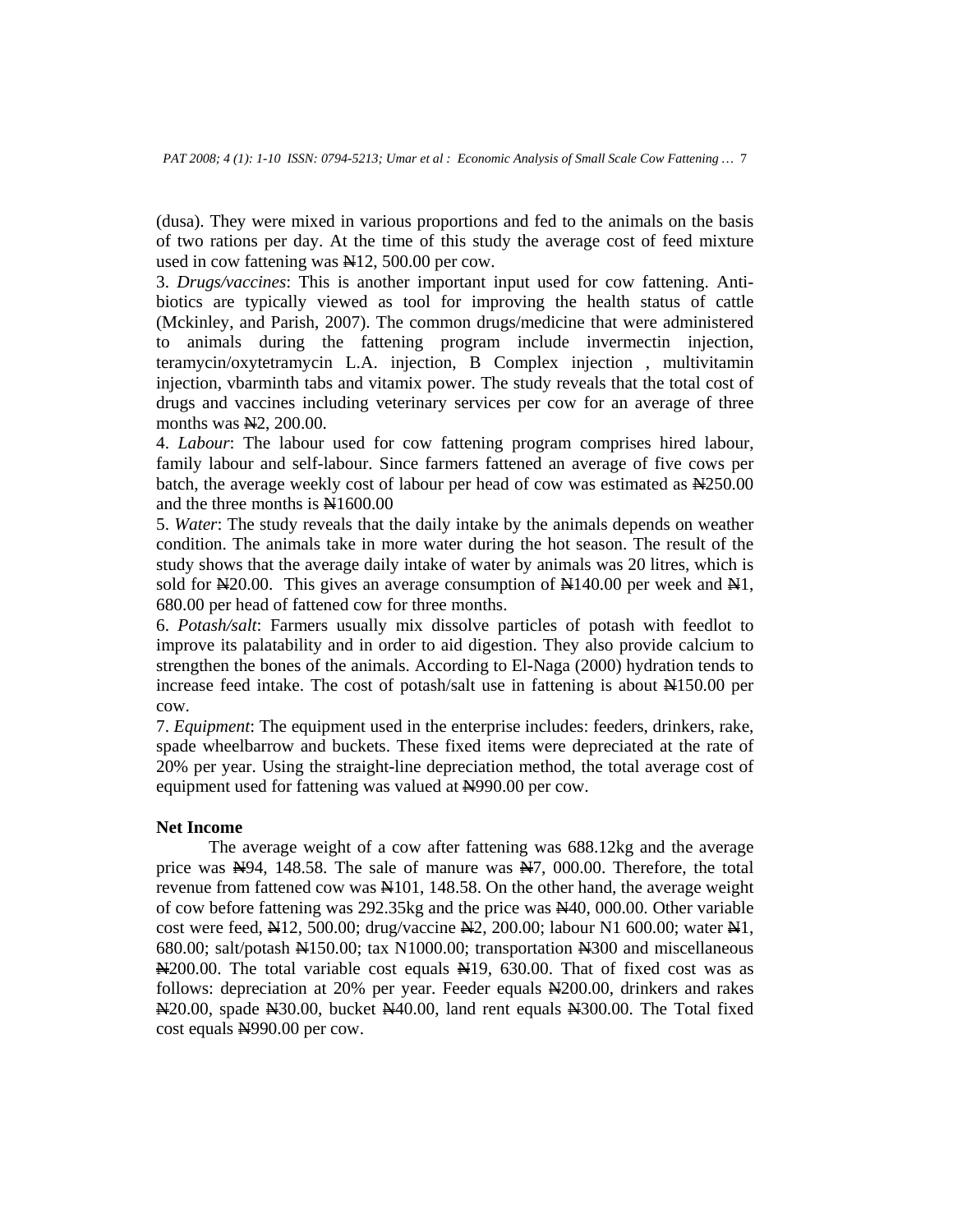Therefore, net income equals  $\mathbb{N}40$ , 528.58. The average rate of returns equal 0.67. That means for every one Naira invested in cattle fattening 67 kobo was realized as net profit.

## **SUMMARY, CONCLUSION AND RECOMMENDATION**

 The result of the analysis shows that he average age of the cow fatteners was 41 years, about 96% of the fatteners were married. About 24% of them had tertiary education and the average duration for fattening was 3 months. The average weight and value of a cow before fattening was 292.3kg and N40, 000.00 respectively, while the average weight and value after fattening was  $688.12\text{kg}$  and  $\text{N94}$ , 148.58 respectively. The net income was  $\cancel{N}$  40, 528.58 and the average rate return per Naira invested is 67 kobo.

#### **Conclusion**

 From the findings of the study, it could be said that small-scale cow fattening enterprise is a profitable venture. This is because the net return is high and the average rate of return per Naira invested is 67 kobo.

### **Recommendations**

 Based on the results of this study the following recommendations are proffered:

a) There is a need for producers to increase the number of cows they fatten at a given period from 5 to 10 because these will double their margin.

b) Farmers should be enlightened on how to access credit in order to increase their capital base to expand their scale of production.

c) There is a need to enlighten fatteners on the importance of weighing their animals at purchase and at regular interval until they are finally disposed.

d) Fatteners should be encouraged to keep regular and proper record of their fattening enterprises.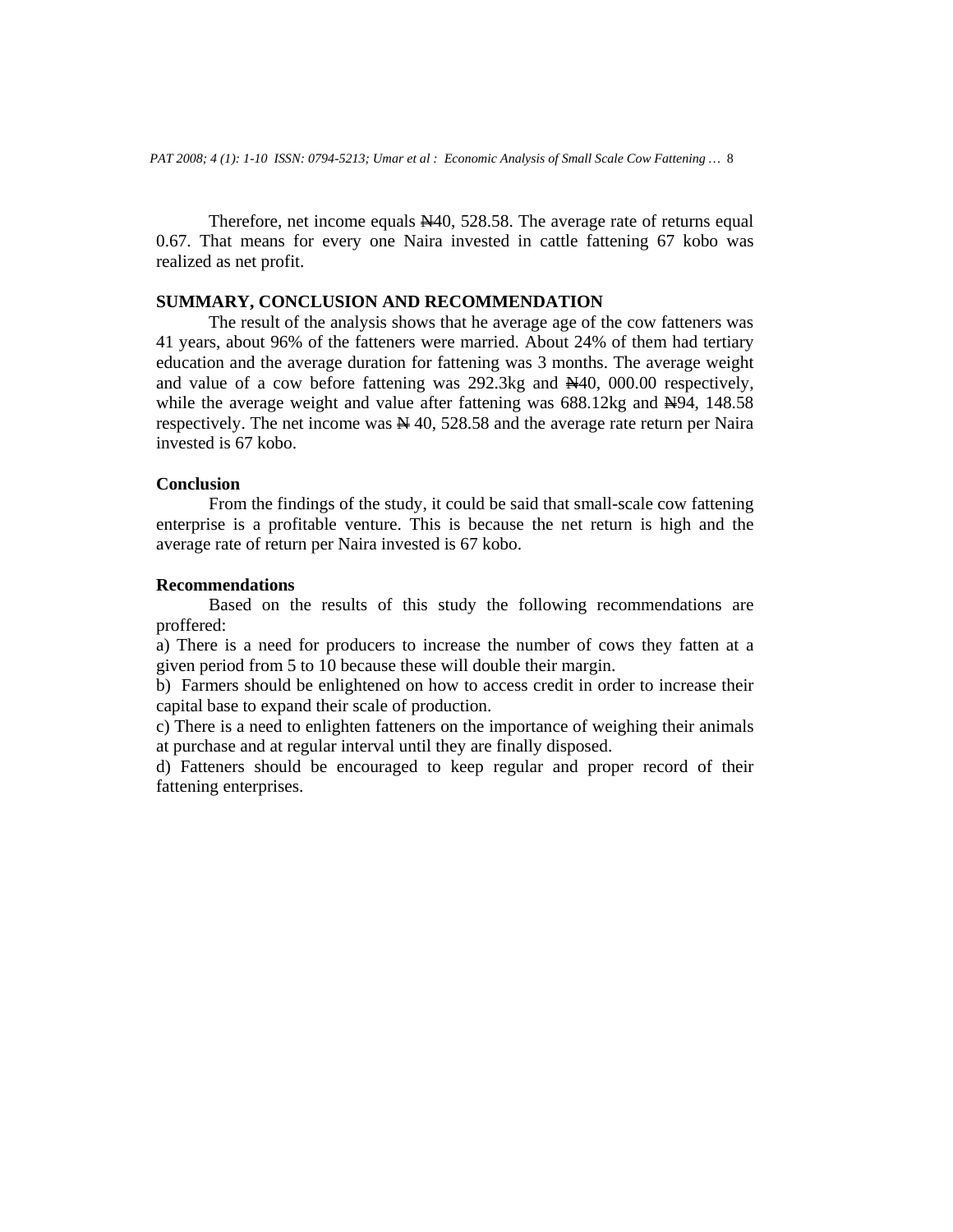| <u>Table 4: Average net income per cow fattened</u>  |              |              |  |  |
|------------------------------------------------------|--------------|--------------|--|--|
|                                                      | $\mathbf{N}$ | $\mathbf{N}$ |  |  |
| Selling price of fattened cow                        |              | 94,148.58    |  |  |
| Sales of manure                                      |              | 7,000.00     |  |  |
| Cost of cow before fattening                         | 40,000.00    |              |  |  |
| <b>Variable Costs</b>                                |              |              |  |  |
| Feed                                                 | 12,500.00    |              |  |  |
| Drug/vaccine                                         | 2,200.00     |              |  |  |
| Labour                                               | 1,600.00     |              |  |  |
| Water                                                | 1,680.00     |              |  |  |
| Salt/potash                                          | 150.00       |              |  |  |
| Tax                                                  | 1,000.00     |              |  |  |
| Transportation                                       | 300.00       |              |  |  |
| Miscellaneous                                        | 200.00       |              |  |  |
| <b>Total variable cost</b>                           | 19,630.00    |              |  |  |
| Fixed Cost (Depreciation at 20% per year)            |              |              |  |  |
| Feeders                                              | 200.00       |              |  |  |
| <b>Drinkers</b>                                      | 200.00       |              |  |  |
| Rakes                                                | 20.00        |              |  |  |
| Spade                                                | 30.00        |              |  |  |
| Wheelbarrow                                          | 200.00       |              |  |  |
| <b>Bucket</b>                                        | 40.00        |              |  |  |
| Land rent                                            | 300.00       |              |  |  |
| <b>Total Fixed Cost</b>                              | 990.00       |              |  |  |
| Net income                                           | 40,528.58    |              |  |  |
| Total amount                                         | 101,148.58   | 101,148.58   |  |  |
| Average Rate of Return per Naira invested is 67 kobo |              |              |  |  |

### **References**

- Cevger, Y., Guler, H., Saviozkan, S. and Cicek (2003). The effect of initial live weight on technical and economic performance in cattle fattening, Turks, Journal of Vet. Animal Sc. 1167-1171.
- Ehieimere, E. O. (2003). Inequalities in spatial distribution of infrastructural facilities. Dama L. G. A. of Borno State. Unpublished M.Sc. Thesis, Department of Geography, University of Maiduguri.
- Ei-Naga, M. A. (2001). *Improving the intake and utilization of by-product based diet*, FAO, Corporate Document Repository.
- Fanatico, M. A., Morrow, R., and Wells, A. (1999). Sustainable beef production. NCAT Publication htt/www.att.or/attar-pub/PDF/sust beef - paf , pp.1-15.